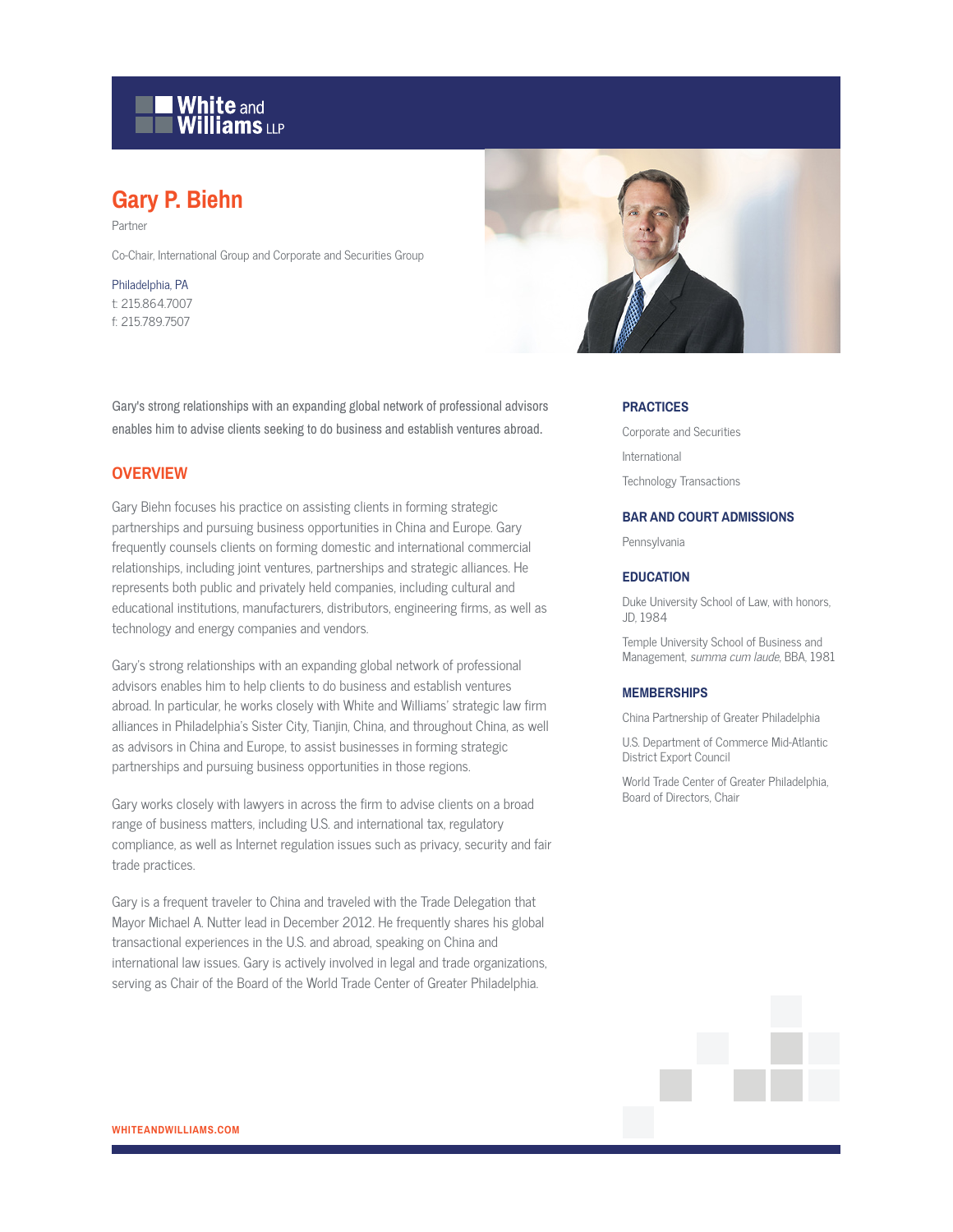

# **RECOGNITION AND INVOLVEMENT**

Gary is rated AV® Preeminent by the Martindale-Hubbell peer review rating system.

### **REPRESENTATIVE MATTERS**

White and Williams Represents CRP Industries 10.8.19

White and Williams Represents GoodWest Industries in Its Acquisition of Skinny Mixes LLC 4.2.19

Represented CRP Industries, a leading supplier to the automotive and industrial service, in the sale of its automotive belt business to Continental A.G., a developer of technologies and services for vehicles, machines, traffic and transportation

Represented an auto parts technology company in its acquisition of a UK technology, data and R&D company

Represented GoodWest Holdings LLC and Palladium Equity in the acquisition of Skinny Mixes LLC

Represented Eastern Warehouse Distributors, Inc., a/k/a Auto Parts Warehouse, in a recapitalization transaction with The Jordan Company/Parts Authority

Represented Image API, an electronic content management solutions company, in a recapitalization transaction with Milestone Partners

Represented SABH Holdings, parent of Bradford White Corporation, in its acquisition of Mor-Flo Industries, to form the largest water heater manufacturing company in the world

Represented Holtec, Inc., a U.S.-based supplier of nuclear storage technology, in contract negotiations and technology license for the dry storage facility at Chernobyl, Ukraine

Ongoing representation in technology transfer/license agreements between U.S. and China based technology companies

Assisted the Philadelphia Orchestra with contract preparation and negotiation for China Tours

Ongoing representation of a U.S. company in the sale of an equity interest in its China WFOE to an Asian-based public company

Represented a rapidly growing technology service company with establishing a joint venture in Hong Kong with a China-based public company

Ongoing representation of a Pennsylvania corporation and negotiations with Korean and Chinese manufactures for sourcing and distribution agreements

Advised a Delaware Company in the formation of a U.S. joint venture with a leading Chinese public company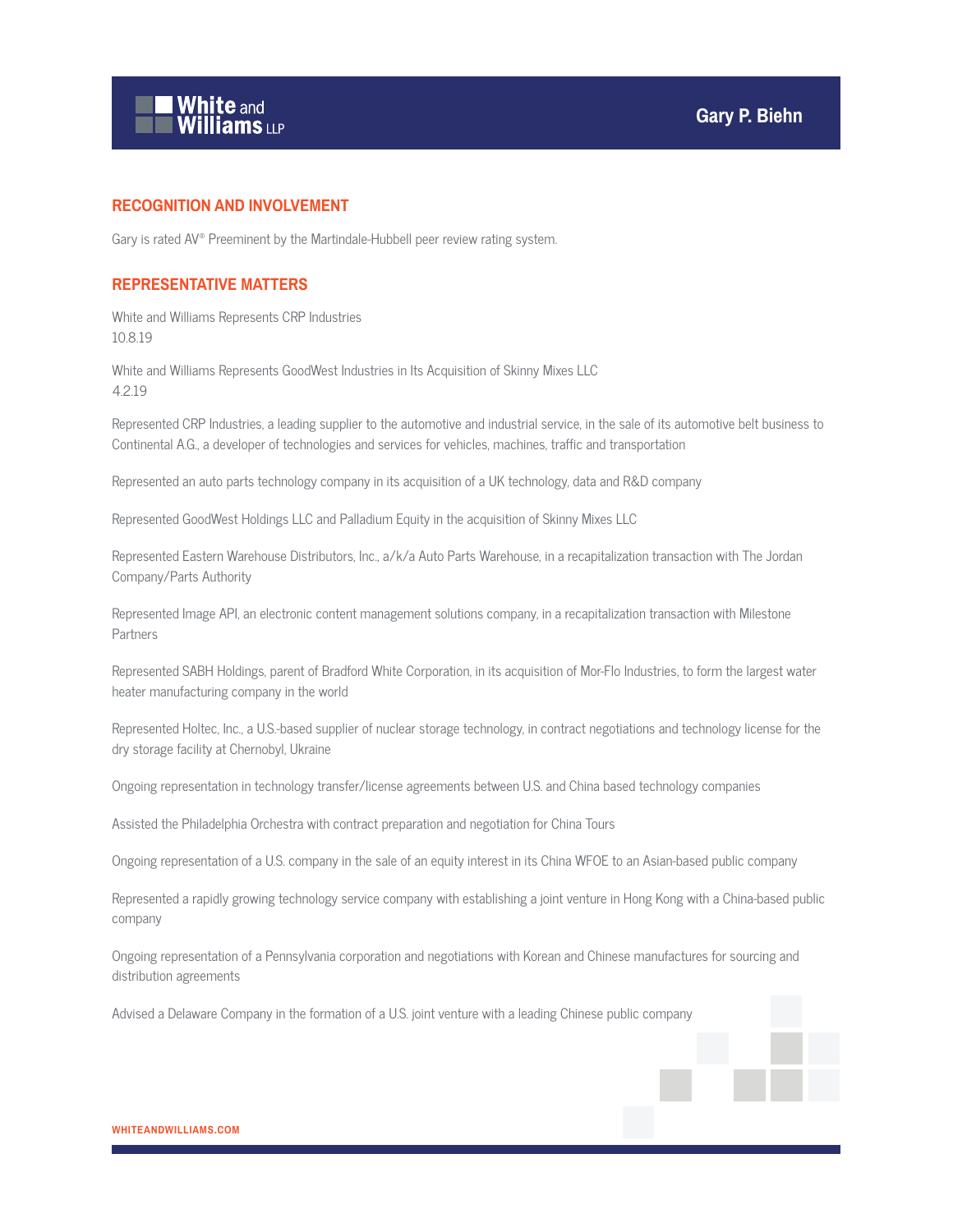

Regularly advise U.S. based companies in structuring their business presence in China, by way of joint venture, WFOE or Representative **Office** 

Counsel to architectural glass manufacturer in its \$40 million sale to a private equity backed acquirer

# **IN THE NEWS**

Gary Biehn Discusses US-China Relations Under the Biden Administration 2.26.21

White and Williams Sponsors 17th Annual Global Business Conference 2.10.21

International Group Presents on the Evolution of CFIUS 10.21.20

Gary Biehn Moderates Discussion With Craig Allen, President of the US-China Business Council 9.8.20

Gary Biehn Participates In Inaugural WTCGP "India & South Asia Club" Meeting 2.14.20

Gary Biehn Serves as Delaware ExporTech™ Coach 1.21.20

White and Williams Hosts "Access Asia" 12.4.19

White and Williams Lawyers Attend Delaware ExporTech™ Program ExporTech™: Fast Track to Developing Strategies for International Sales (Newark, DE), 10.30.19

Gary Biehn Attends WTCGP Panel at the University of Pennsylvania 10.14.19

International Partner Gary Biehn Welcomes Tianjin, China Delegation 7.29.19

White and Williams Hosts China Operations Club Breakfast Roundtable 6.20.19

White and Williams Sponsors The Philadelphia Orchestra's Performance in Tianjin, China as Part of 40th Anniversary Celebration 2019 Marks 40 Years of US - China Diplomatic Relations, Including Sister Cities Relationship Between Philadelphia and Tianjin 6.5.19

White and Williams Sponsors Annual World Trade Centers Day Awards 5.23.19

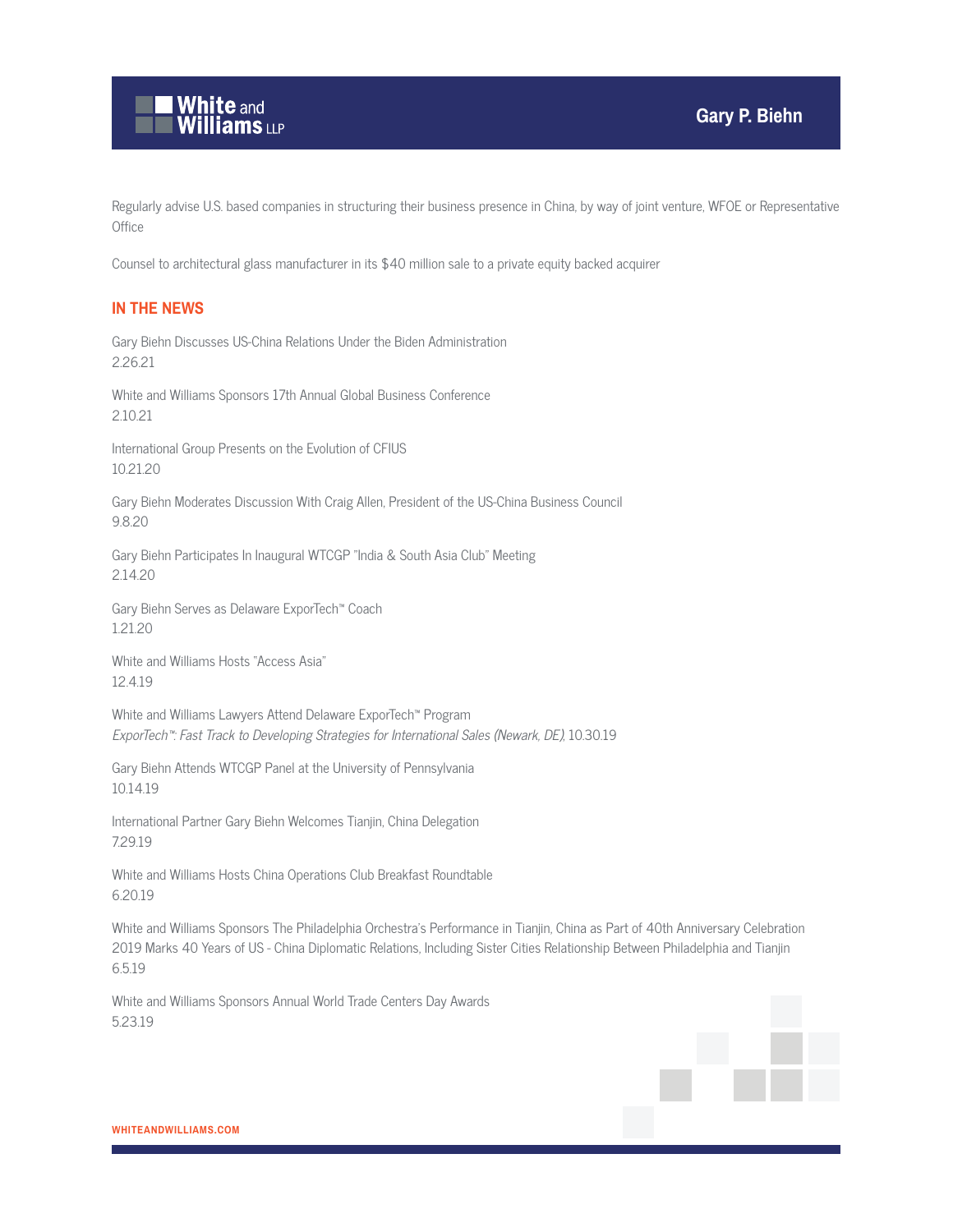

White and Williams Celebrates The Philadelphia Orchestra's 2019 Tour of China 5.2.19

Host Committee Reception at the IBA Annual World Life Sciences Conference 2019 4.22.19

White and Williams Hosts Tianjin Delegation Visit Breakfast Program Hosted on Behalf of the World Trade Center of Greater Philadelphia 6.27.18

White and Williams Supports Global Business Conference 3.20.18

International Business Leaders Gather in Philadelphia White and Williams Sponsors Global Connections Reception 9.19.17

Gary Biehn Interviewed on Philadelphia - China Business Outlook 8.30.17

Gary Biehn Signs Memorandum of Understanding with Tianjin, China as Part of Trade Mission 6.28.17

White and Williams Hosts White House Business Council Program 3.30.16

Gary Biehn Named to Greater Philadelphia Metro Export Plan Steering Committee 2.27.15

# **EVENTS**

International Law: A Legal Primer Exploring Key Business Issues For the U.S. and Foreign Entities Webinar, 1.25.22

Small and Medium-sized Enterprises and the Sino-American Relationship The National Committee on US-China Relations, 6.10.21

US-China Relations Under the Biden Administration The World Trade Center of Greater Philadelphia (Virtual Meeting), 2.18.21

Global Perspectives: Market Strategies to Remain Competitive in Response to COVID -19 Webinar, 10.29.20

US-China Relations and the Impact On Your Business World Trade Center of Greater Philadelphia China Club (Virtual), 8.19.20